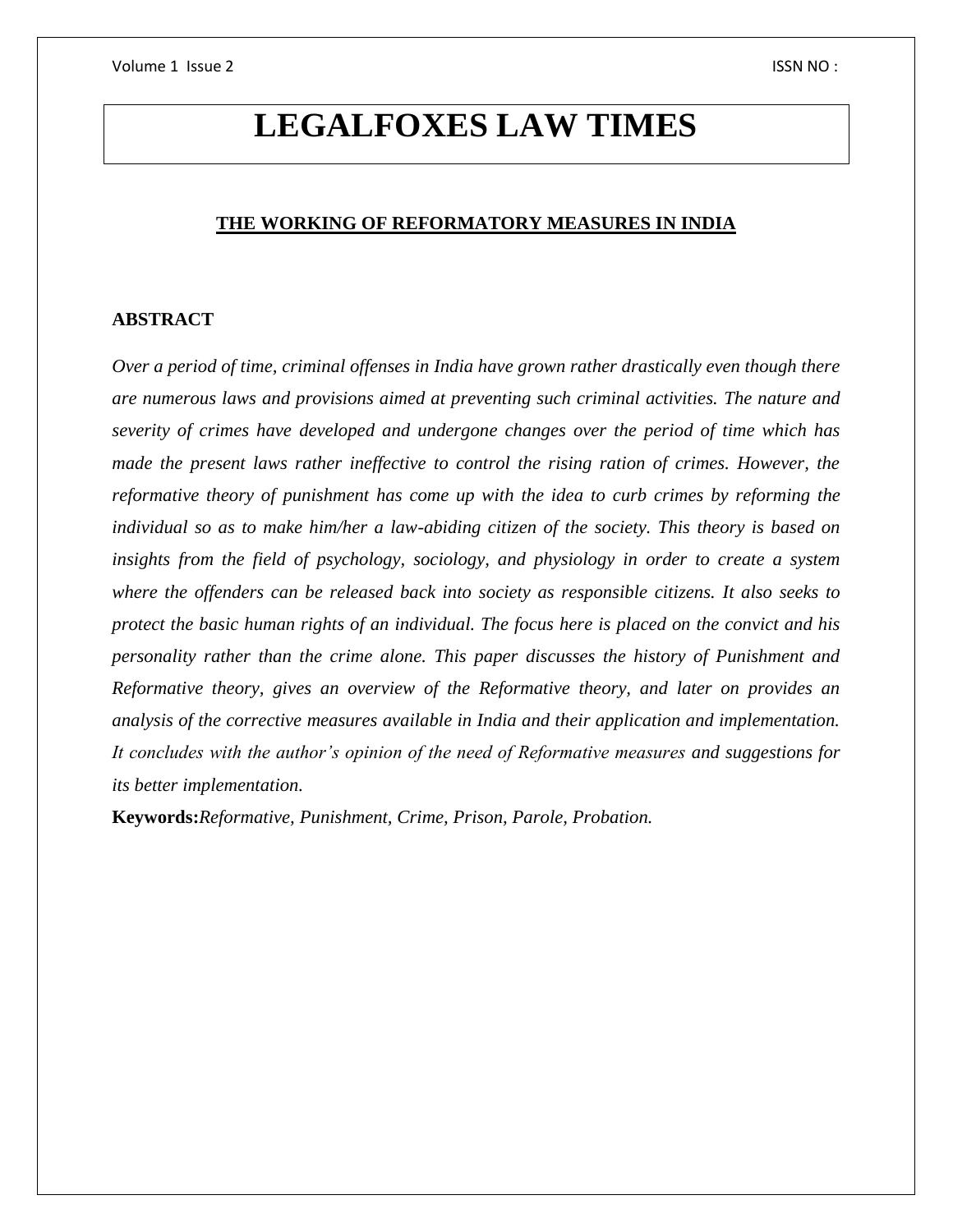## **INTRODUCTION**

*"Hate the crime and not the criminal"* - *Mahatma Gandhi*

Penal Law is often regarded as an instrument of social change in modern societies.<sup>1</sup> A healthy administration of criminal law is seen asessential for maintaining law and order and a proper functioning of a country. The Indian Penal Code, 1860 does not define the Punishment. However, according to the Oxford Dictionary punishment is "a means to make anoffender suffer an offense."<sup>2</sup> Thus it is understood as some pain or penalty warranted by law, inflicted on a person for the omission of the performance of an act required by law or for commission of an act prohibited by law.<sup>3</sup> One of the most important duties of a state is to provide a peaceful life and society to its subject. It is observed that a lack of punitive measures or corrective measures leads to a society unable to maintain law and order and a government to protect its people. But excessive force often hardens an individual and makes them naturally disobedient towards its environment. According to the reformative penology, punishment is only justifiable if it makes the individual a better member of the society in future rather to bind and punish him for his past criminal acts. As against deterrent, retributive and preventive theories of punishment, the main objective here is to bring about a change in the attitude of the offender and to make him a responsible citizen for the society.

## **HISTORY**

The ancient Indian concept of Dharmawas an integrated concept of righteousness, truth, morality, & justice. The nature and aimof the law were to promote collective justice. Laws

 $\overline{\phantom{a}}$ 

<sup>&</sup>lt;sup>1</sup> Dr. KI Vibhute, PSA Pillai's Criminal Law ( LexisNexis Butterworths, India, 10thedn.).

<sup>2</sup> https://www.oxfordlearnersdictionaries.com/definition/english/punishment

<sup>3</sup> B.N. Mani Tripathi, Jurisprudence: Legal Theory (Allahabad Law Agency, Allahabad, 17thedn. 2006).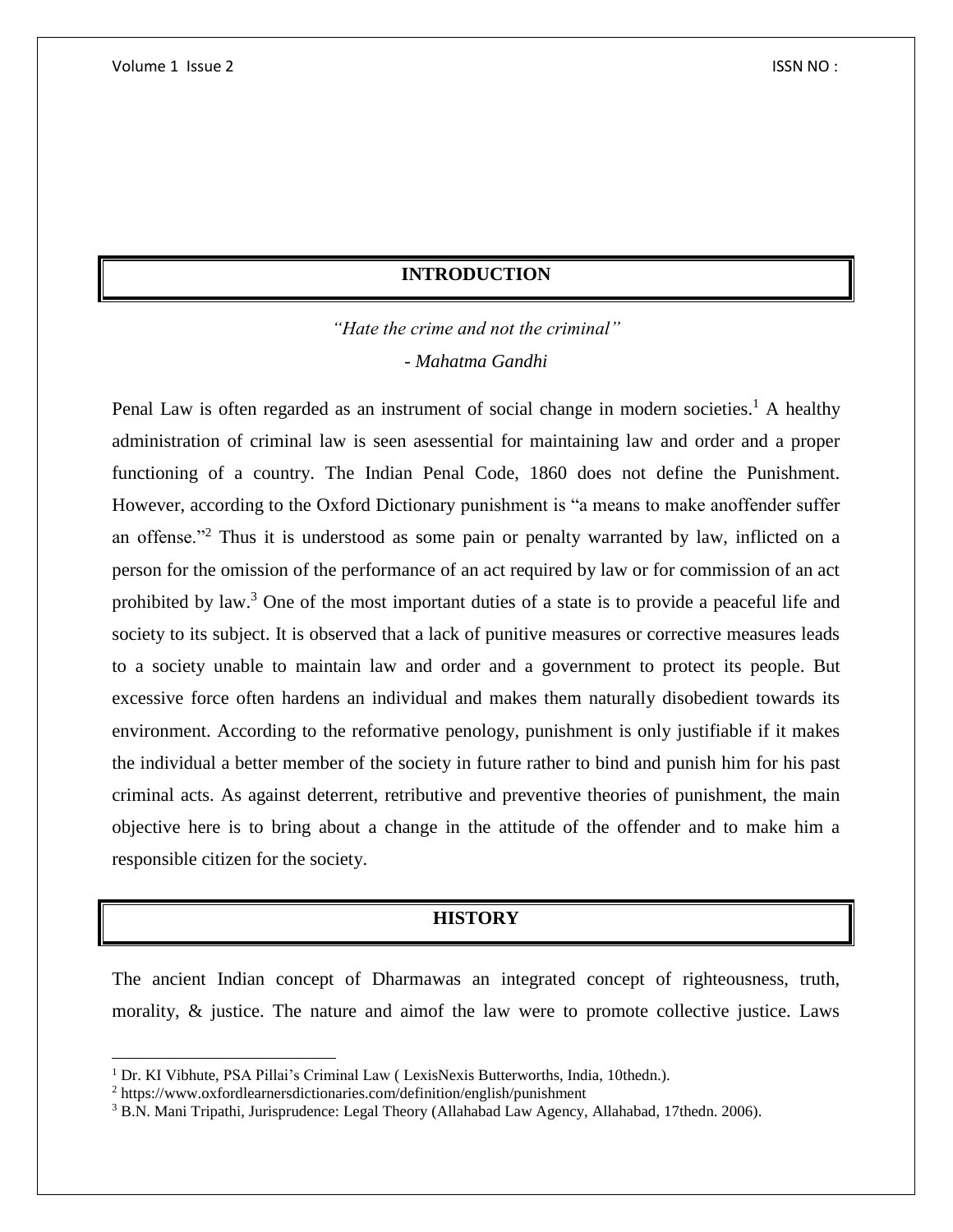$\overline{\phantom{a}}$ 

weregenerally governed by Religious texts which provided the rules of social conduct of human beings. Though the Vedic texts and various other religious manuscripts enshrined and encouraged the concept of equality, dignity, and respect of human beings there was discrimination and differentiation based on class character, the ancient Hindu society was thus an equal society as the Manusmriti provides evidences of the social realities of that time.

There were hardly any instances of reformative or corrective form of punishment being met out during the Hindu and Mughal period in India. The main form of punishment during this time was "Danda" which was primarily based on Deterrence and Retributive theory of punishment. The different types of recognized modes of punishment were a death sentence, hanging, whipping,or starving to death.<sup>4</sup> Prisons were regarded as places of torture and evil, they were characterized by inhumane treatment and deplorable conditions. The British era was characterized by bringing prison reforms in India as they made monumental efforts for the reformation of Indian prisons and prisoners. They brought radical changes in the prison system so as to propagate that the idea of sending an individual to prison is to transform him into a responsible and law-abiding citizen. They setup Jail inquiry committees in 1836 and 1862 which examined and express their concern regarding the inhumane conditions of Indian prisons which led to degraded health and even deaths of the inmates.<sup>5</sup> The reports of these Jail inquiry committees led to the enactment of the Prison Act 1894. The main object of the act was to ensure better administration of the prison system in the country. This act provided for several breakthrough measures such as the classification of prisoners and the abolition of the punishment of whipping. Steps were taken to ensure safe custody of prisoners and under trials and also on their rehabilitation in the society.<sup>6</sup>

The modern concepts of "rule of law" and "equality before the law" were introduced along with formalizing of the Indian Constitution. The Indian Constitution also embodies a concept of justice which is deeply influenced by the ideals of Western liberal democratic thought. The Preamble provides for justice as social, economic, and political. Part III of the constitution provides for the Fundamental Rights, which guarantee basic rights, Part IV states the Directive

<sup>4</sup> V. Shankar, Theories of Punishment: Administration in India, available at National Digital Library, http://nd.iitkgp.ac.in/document/MNW5MkC

HD5Gin5kchbDRCDq6ddBInSSu3PQbJemLe2uajlSAG448MquZTz1QfBh77Q15fF4EW2q6XLx7fIDQ <sup>5</sup> http://parliamentlibraryindia.nic.in/writereaddata/Library/Reference%20Notes/Prison\_reforms\_in\_India.pdf

<sup>6</sup> S.P. Singh Makkar, Correctional Objectives of Prison: A Critique on Justice Krishna Iyer's Correctional Meditation‖ 39 PULR 143 1992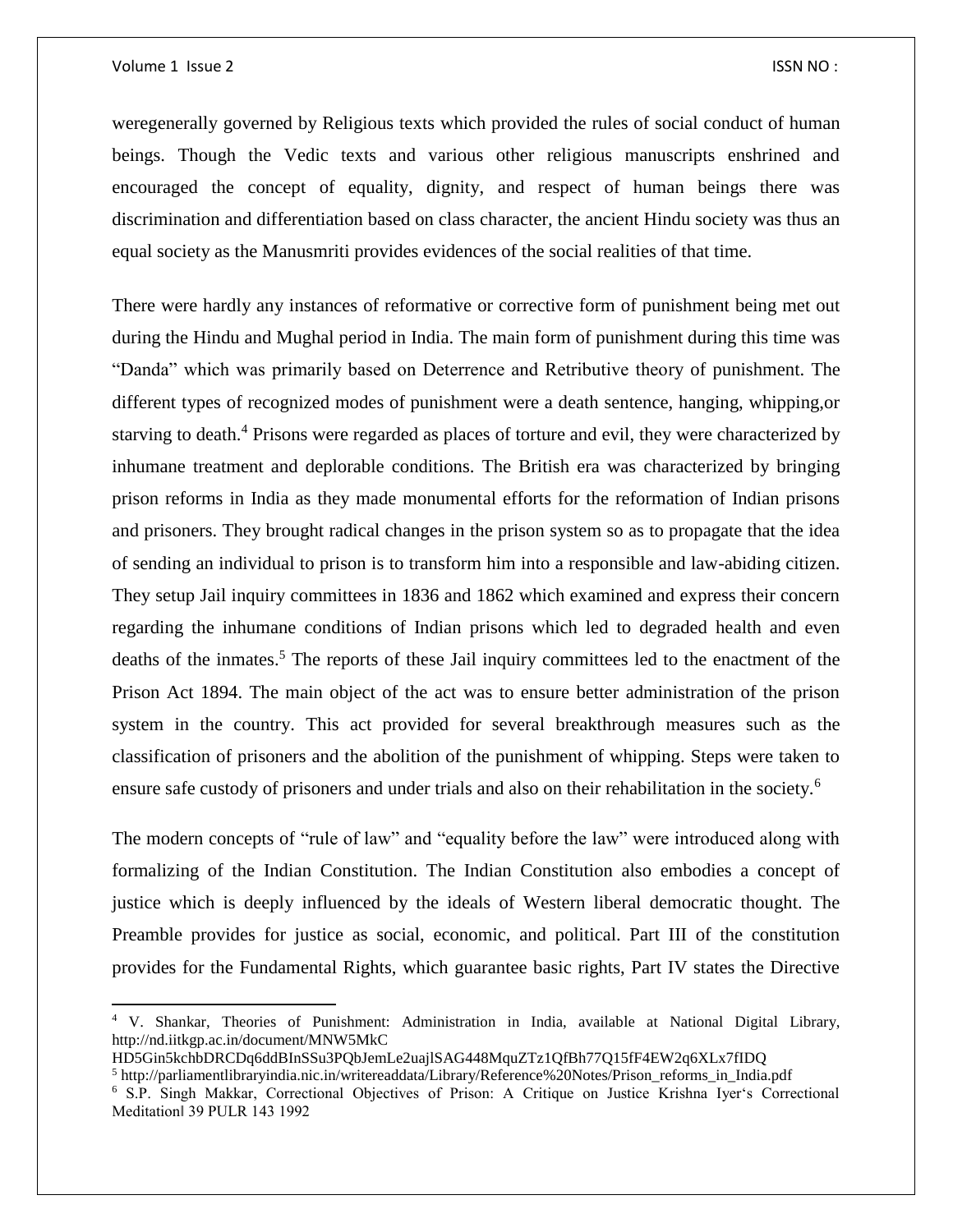$\overline{a}$ 

Principles, which guide law-making  $\&$  executive policies and the Fundamental duties, which guides individual activities, collectively they spell out how the three-dimensional concept of justice must be attained in the Indian context.

## **REFORMATIVE THEORY: AN OVERVIEW**

The reformative theory of punishment is also known as rehabilitative sentencing.<sup>7</sup> The main objective of punishment here is to reform the offender as a law-abiding person, so that he may join the society once again and work for its betterment. Thus, according to this theory successful rehabilitation of the offender is regarded as the duty of the criminal justice system. The focal point here is on the offender and his personality, not the crime itself. It doesn't accord much significance to the crime committed or the harm caused. Crimes maybe committed under certain circumstances or due to a particular environment the offender was put into and which might never occur again. Thus efforts are made to ameliorate him during the period of confinement so as to bring about a moral and social reform of the convict. He should be taught and educated, made to learn the skill of art or industry during the period of his imprisonment so that he may be able to start his life again after his release from jail.

According to the reformative theory, while conferring the punishment the judge should assess various other factors of and surrounding the offender such as age, character, education, family background, the circumstances under which the crime was committed, and several other factors. The reason for doing so is to make the judge aware of that nature and circumstances so that a more suitable punishment can be awarded depending on the individual. The propagators of this theory believe that a more sympathetic, tactful, and a rather caring treatment of the offenders can bring a more reformative change in the individual's character. By this even the cruelest, hardened criminals can be reformed into better and responsible citizens. Reformative view of penology finds its theoretical justification on the premise that the offender commits a crime because of unfavorable social circumstances he is meted out within the society. Thus one hand, it is seen as an obligation of the society to intervene and on the other hand the right of the offender to secure some help from the society.Another justificationfor this theory is found in the utilitarianism theory of Bentham. According to which such measures should be adoptedwhich

<sup>7</sup>SagarShelke, JyotiDharm , Theories of Punishment: Changing Trends in Penology, International Journal of Engineering and Advanced Technology (IJEAT), Volume-8, Issue-6S3, September 2019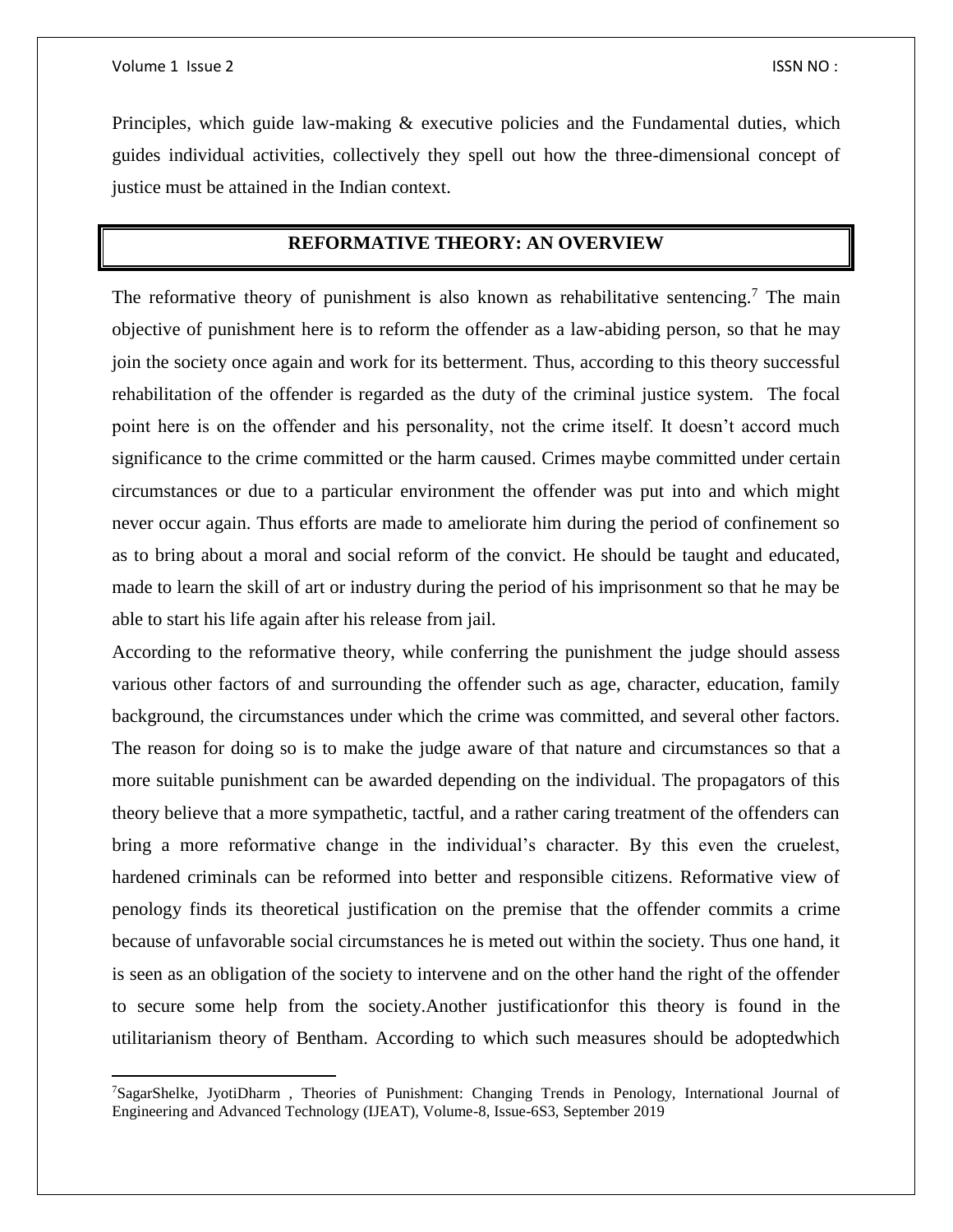produces the greatest happiness of the greatest number of people. The rehabilitation theory also advances the concept of restorative justice.<sup>8</sup>

## **ANALYSIS: REFORMATIVE MEASURES IN INDIA**

Various reformative/corrective measures present in the Indian criminal justice system are open prisons, conceptsof parole, probation, prisons, Juvenile Justice Act, prison labor, etc. The oldest legislation on this subject in India is the Reformatory Schools Act, 1890 which aimed at preventing the depraved and delinquent children from becoming hardened criminals in the company of adult criminals in the coming years. It applied to children under the age of 15 years.<sup>9</sup>

**Open prisons** play an important role in the reformation of prisoners. They serve in several different ways and provide various advantages such as they are relatively less costly, they ensure that the capabilities and skills of the inmates are utilized in better ways and the most important they help in downsizing the overcrowding of the prisons. The Supreme Court in the case of Ramamurthy v. State of Karnataka applauded the notion of open prisons and remarked that "though open-air prisons create their own problems which are basically of management, we are sure that these problems are not such which cannot be sorted out. For the greater good of the society, which consists in seeing that the inmates of a jail come out, not as a hardened criminal but as a reformed person, no managerial problem is insurmountable".<sup>10</sup> Various states in India is coming forward in implementing the concept of open prisons, Rajasthan and Uttar Pradesh, in particular, have excelled in carrying out these exercises.<sup>11</sup>

**Parole** is the most commonly used and effective measure for reforming an individual. It is a temporary release of the convict to allow him to spend some time in the society and with his close ones. It serves to benefit him by accustoming to the normal social life outside the jail and thus plays an important role in the transition from the imprisonment and to his freedom in the society.Parole order is awarded on certain special grounds so as to allow the inmate to live outside the jail premises but this liberty is subjected to certain terms and conditions which are

l

<sup>8</sup>Rai, Neetij, Theories of Punishment with Special Focus on Reformative Theory. SSRN Electronic Journal. 10.2139/ssrn.1600858. (2010)

<sup>9</sup> https://www.legalcrystal.com/act/51765/reformatory-schools-act-1897-complete-act

<sup>10</sup> Rama Murthy v. State of Karnataka, (1997) 2 SCC 642

<sup>11</sup> http://www.legalserviceindia.com/legal/article-1030-brief-analysis-on-open-prison-system-in-india.html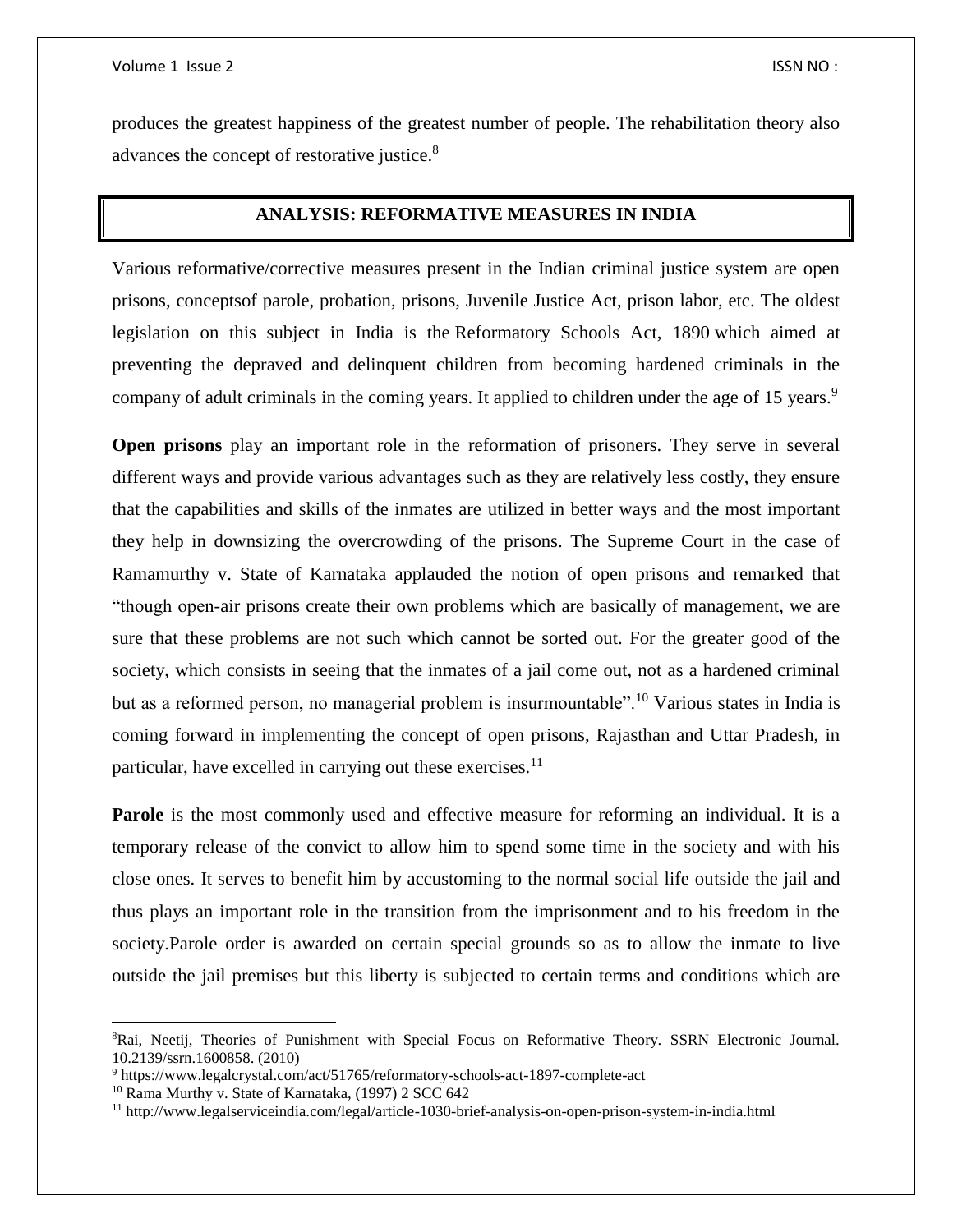imposed depending upon case to case basis. If there is any contravention or infringement of the Parole order, it can lead to the annulment or reversing of the order taking the prisoner back to the prison. Parole thus cannot be regarded as a right of the convict but something which is to be earned by  $\lim_{n \to \infty} 1^2$  It is generally granted to those who are sentenced to a long term of imprisonment and not to those who are serving relatively shorter imprisonment. In HiralalMallick v. State of Bihar<sup>13</sup>, the Supreme Court also observed that "Parole is one methodof reducing tension by providing for vital links between the prisoners and his family. A prisoner insulated from the world becomes bestial and, if his family ties are snapped for long, becomes dehumanized."

**Probation** is also an important tool for the reformation of the offenders. During probation, the individual is not kept in prisons rather he lives in the society under the special terms and conditions imposed by the courts. They are kept under supervision by the probation officer. The main aim or objective here is to ensure compliance by the first time offenders, generally young individuals, who may fall prey to a bad company in the prison so as to prevent them from becoming hardened criminals. Distinguishing from parole, Probation is a power vested with the judiciary which helps in eliminating extra-judicial authorities from misusing such power for their own considerations. Section 360, CrPC provides for probation of offenders which has to be awarded by the courts.<sup>14</sup>

The Indian government enacted The Probation of Offenders Act, 1958 with a similar objective. In *Rattan Lal v. State of Punjab*<sup>15</sup>, the Supreme Court remarked that "the Act is a milestone in the progress of the modern liberal trend of reform in the field of penology". Furthermore, in the case of *Musa Khan v. State of Maharashtra*<sup>16</sup>, the Supreme Court regarded this act "as a piece of social legislation which is meant to reform juvenile offenders with a view to preventing them from becoming hardened criminals by providing an educative and reformative treatment to them by the government."

l

<sup>&</sup>lt;sup>12</sup> Charles L. Newman Source book on probation, parole and pardons 73 (3rd ed. Springfield, IL 1970)

<sup>&</sup>lt;sup>13</sup>HiralalMallick v. State of Bihar (1977)4 SCC 44:1977 SCC(Cri)538

<sup>&</sup>lt;sup>14</sup> Section 360, The Code of Criminal procedure, 1973

<sup>15</sup> *Rattan Lal v. State of Punjab*AIR 1965 SC 444

<sup>16</sup> *Musa Khan v. State of Maharashtra*AIR 1976 SC 2566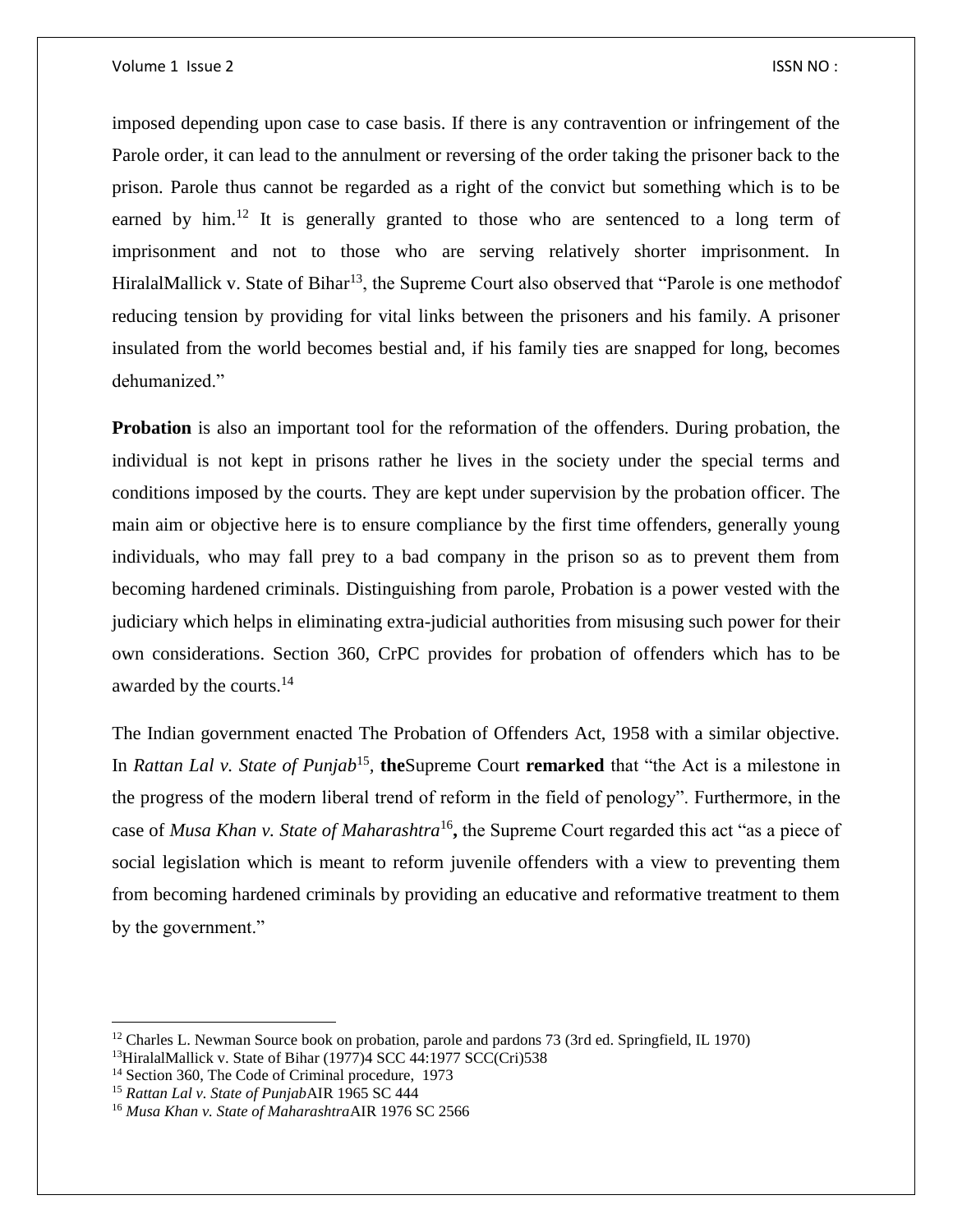#### Volume 1 Issue 2 ISSN NO :

**Prisons** are an instrumental part of any criminal justice system. Prisons are confinements where criminals are put, as a form a punishment so as to restrain them from being in the society. Convicts in prison are deprived of personal liberty, there are restraints on their freedom and they are deprived of personal contact with their family or close ones. Though prisons are a vital part of reforming the offenders but their utility and in-practice use for transforming them as improved individuals has always been a rather dubious issue. The main aim of putting and sentencing criminals in prison is to reform them into responsible citizens by imparting in them a renunciation for criminal activities. But in reality, the prison authorities mostly use force and compulsive methods to bring out transformation in the inmates which usually results in hardened criminals. Prison reforms in India were not a result of any social or political movement but ratherafallout of the inhumane treatment and conditions faced by the prisoners.<sup>17</sup>Jailors in the prison were atrocious and were treated convicts with cruelty and harsh measures.<sup>18</sup>

In 1980-83, the All India Committee on Jail Reforms was constituted under the chairmanship of Justice Anand NarainMulla known as the Mulla Committee. The overall aim of the committee was to examine the existing law, rules, and regulations of the prison system with the objective of developing measures for rehabilitating offenders. The committee recommended various important measures such as setting up a National Prison Commission to ensure the modernization of prisons in India and also provided for a complete ban on putting juvenile offenders together with hardened criminals. The deteriorating situation of the prisons in the country is a matter of grave importance, even the Supreme Court has identified several issues hindering the reformation of criminals they are: over-crowding, Delay in trial, Torture and illtreatment, Neglect of health and hygiene, Insubstantial food and inadequate clothing, Prison vices, Deficiency in communication, Streamlining of jail visits, Management of open-air prisons.<sup>19</sup>

Other than these, few other significant measures taken by the government of India to ensure reformation/ rehabilitation of certain classes of society are the **Juvenile JusticeAct** and measures taken for **women prisoners**.Juvenile Justice Act was enacted in the year 1986 so as to provide

 $\overline{\phantom{a}}$ 

<sup>&</sup>lt;sup>17</sup> Law Commission of India, 42nd Report on Indian Penal Code (June, 1971).

<sup>18</sup> Donald T. Shanahan, The Administration of Justice: An Introduction (Holbrook Press Inc., Boston)

<sup>19</sup> Rama Murthy v. State of Karnataka, (1997) 2 SCC 642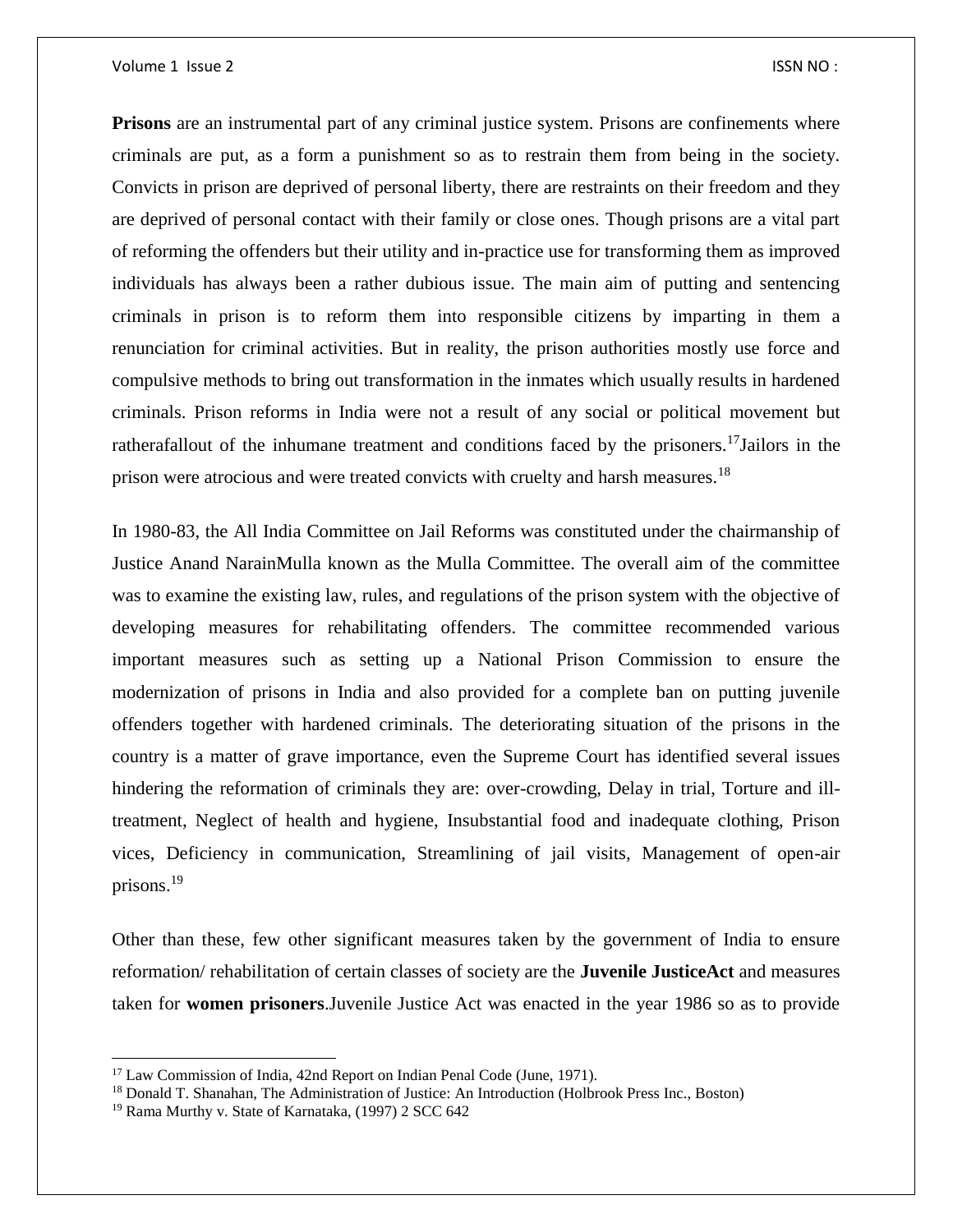#### Volume 1 Issue 2 ISSN NO :

observation homes or juvenile homes where the neglected and the juvenile offenders can be admitted. The main objective was to ensure that a juvenile delinquent should not be tried or kept with non-juvenile offenders. With the period of time, the need for special measures for women prisoners was also felt by the government. For this the Government of India appointed the Justice Krishna Iyer Committee in the year 1987 to undertake a study on the situation of women prisoners in India. It had recommended the induction of more women in the police force in view of their special role in tackling women and child offenders.<sup>20</sup> Women prisoners should be treated more generously and allowed to meet their children frequently. Also, women, who fall prey to sex offenses, should be treated with sympathy and their illegitimate children should be assured an upright life in the society. The idea of setting up separate jails for women seeks to ensure a free environment for providing special treatment to them. The first women jail was established in Maharashtra at Yerawada.<sup>21</sup>

## **CONCLUSION AND SUGGESTIONS**

No society can be liberated from crimes. Crimes will be carried out regardless of how harsh the laws will get. It will be absurd to think about a society with no criminals in today's world. Reformative or corrective measures are thus required to transform a criminal into capable, decent, and law-abiding individuals so that after his discharge he will add to the society in any capacity he can. Different governments are additionally concentrating on turning the manpower caught in these correctional facilities to their advantage in any way possible. Inventive and valuable strategies are being developed with the cooperation of various NGO's, spirited citizens in this area of reformation of criminals. Reformative measures are a step towards this noble thought. We should pursue this effort even though there are some downsidesin implementing them.

It is however, imperative that the reformative theory of penology cannot be applied wholeheartedly without any limits as the excessive application will defeat its purpose itself. Thus, reformative measures should always be in tandem with deterrent and retributive measures with

 $\overline{\phantom{a}}$ 

<sup>20</sup>S.P. Singh Makkar, Correctional Objectives of Prison: A Critique on Justice Krishna Iyer's Correctional Meditation‖ 39 PULR 143 (1992

<sup>21</sup> http://news.bbc.co.uk/2/hi/south\_asia/women-jail-in-india8611631.stm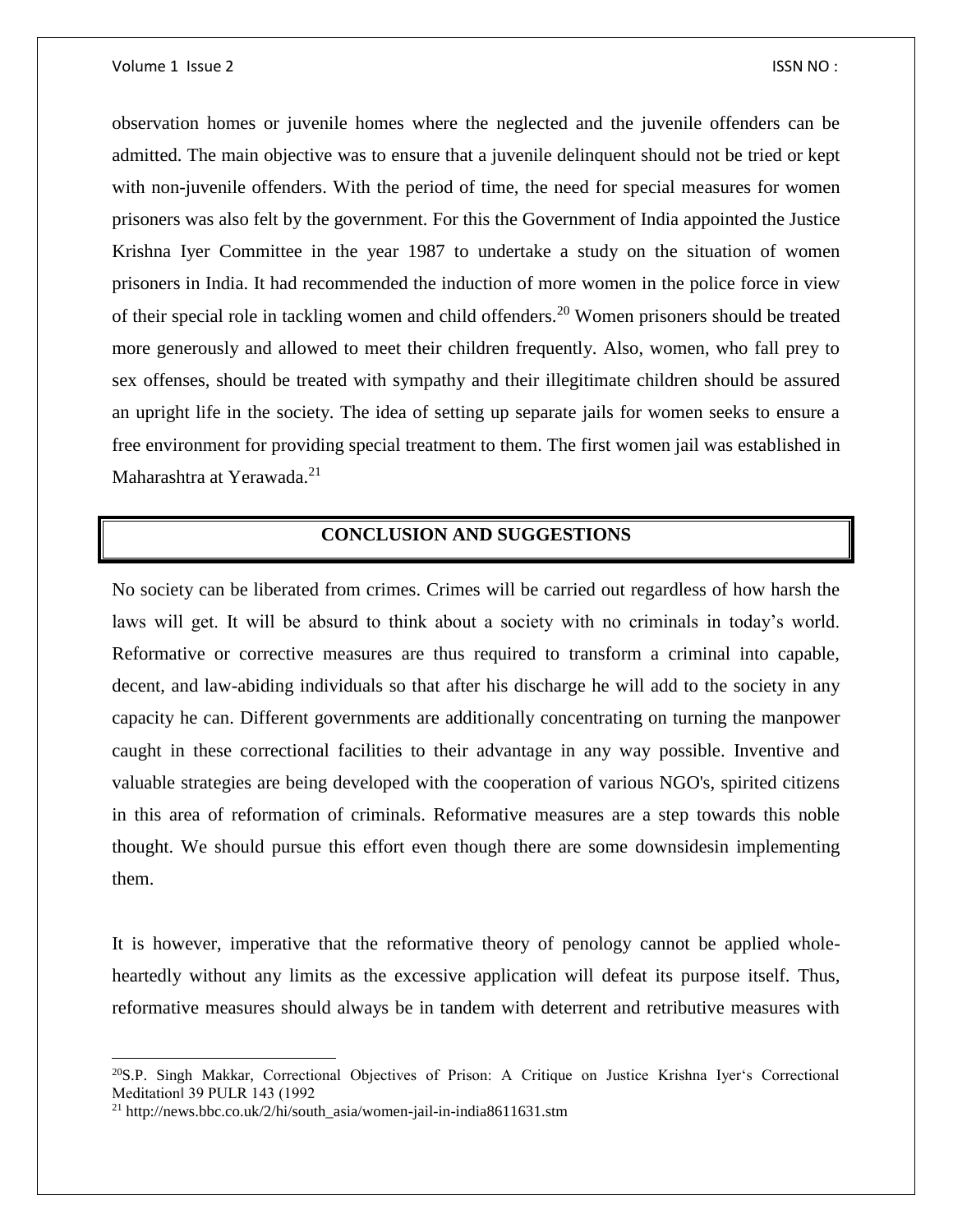$\overline{a}$ 

corrective measures being the guiding principle. A certain amount of fearfulness is also desirable, and at times, evens necessary. Thus a perfect blend of deterrence and reformation is required in today's time and it can be seen in the Indian criminal system.

In modern civilized societies, however, the reformatory aspect is being given somewhat greater importance. But there are certain issues in effectively implementing the reformatory measures in India such as:

- Overcrowded Prisons: Overcrowding impairs the ability of prison systems to meet the basic needs of prisoners, such as healthcare, food, and accommodation and leads deplorable conditions. It also jeopardizes their basic human rights and also degrades their mental and physical health.
- Human Rights Violations: Prisons have become the hub of human rights violations. There are continuous instances of inhumane activities and treatment. Imprisonment deprives the offender of his liberty and self-determination.
- High Cost in Maintaining the Prisons: The cost of maintaining the prisoners is increasing and the prison administration is generally been overlooked in the budgetary allocation. Hence the quality of prison life is substantially compromised. As it was seen in the postindependence era, where various steps were undertaken by the authorities to bring about substantial reforms in prison administration but often lacked the adequate budget for implementing it. $^{22}$

Some measures for better implementation of the reformative measures can be:

- Reducing the population in jails will not only improve the physical conditions of the inmates but also reduce unnecessary exploitation of newcomers.
- Differentiating criminals on the basis of the crimes committed is of utmost importance, as criminals of heinous crimes have a bad influence on petty criminals and mold them in serious offenders
- Providing better living conditions to the prisoners will make them more optimistic about life and in turn can help in changing them for good.

<sup>&</sup>lt;sup>22</sup> Jail Administration in India, Dr. Walter C. Reckless Commission Report, 1952, The All India Jail Manual Committee 1957-59, All India Committee on Jail Reforms, 1980-83 (Mulla Committee)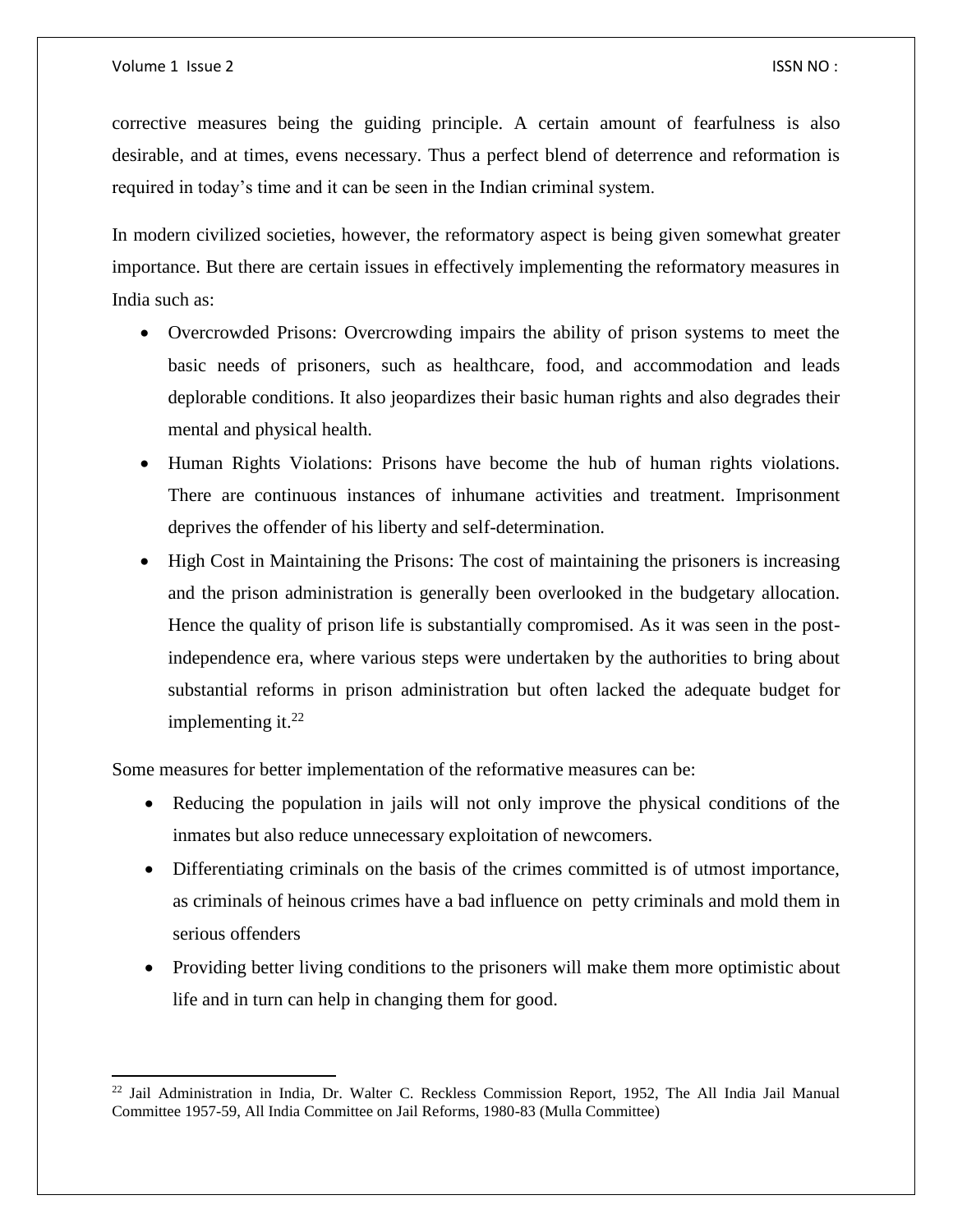- Special jails or wards need to be established for under trials as they are not criminals yet and should not be treated and kept like one. This would help them in safeguarding them from unnecessary disturbances.
- The role of jail authorities cannot be understated in reforming criminals as they are the ones who directly come in contact with them.
- Providing skill and educational classes to inmates to prepare them for the society outside and also to help them utilize this time in some productive work.
- Measures should be taken so that the prison authorities can also generate some funds which can be used for organizing yearly activities for the inmates.
- The government allocation of the budget of these institutions should be increased and these individuals should be seen in the form of manpower that can be utilized.

To conclude it can be said that every individual is capable of reforming provided he is meted with more sympathetic and structured measures which makes him a better individual and allows him to see his release back in the society as anaward for him. No person is born as a criminal; it is often their social environment or due to influence from bad company at the wrong age that leads to such criminal activities. Reforming and sending the offenders into society also reduces overcrowding in prisons, who otherwise would have languished in such deplorable conditions all their life. Thus reformative or rehabilitative measures try to resolve various criminal justice problems. As in the end it's the fight against crime and not criminals.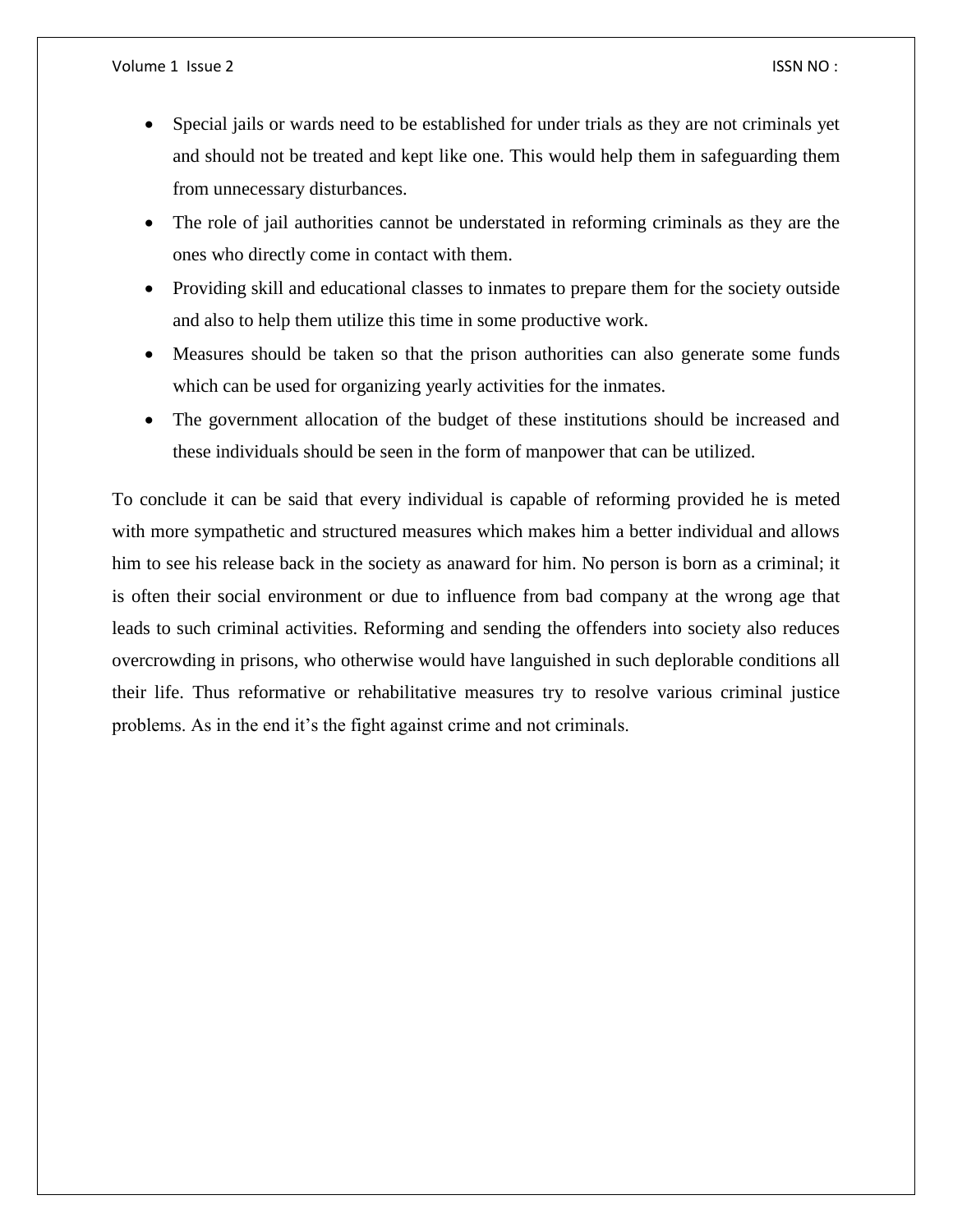## **BIBLIOGRAPHY**

## **BOOKS AND REPORTS**

- Dr. KI Vibhute, PSA Pillai's Criminal Law ( LexisNexisButterworths, India, 10thedn.)
- K.D. Gaur, Commentary on the Indian Penal Code, 1860(Universal Law Publishers, New Delhi, 2013).
- Law Commission of India, 42nd Report on Indian Penal Code (June, 1971).
- Law Commission of India, 156th Report on The Indian Penal Code, Vol-I, 15 (April, 1992).
- The All India Jail Manual Committee 1957-59, (W. C. Reckless Committee Report)
- All India Committee on Jail Reforms, 1980-83 (Mulla Committee Report)
- Government of India, Report: Committee on Reforms of Criminal Justice System 170, 171 (Ministry of Home Affairs, 2003).

## **ARTICLES AND JOURNALS**

- SagarShelke, JyotiDharm, Theories of Punishment: Changing Trends in Penology, International Journal of Engineering and Advanced Technology (IJEAT), Volume-8, Issue-6S3, September 2019
- Dr. Krishna Pal Malik, Penology, Victimology & Correctional Administration in India (Allahabad Law Agency, Allahabad
- Rai, Neetij, Theories of Punishment with Special Focus on Reformative Theory. SSRN Electronic Journal. 2010
- Donald T. Shanahan, The Administration of Justice: An Introduction, Holbrook Press Inc., Boston.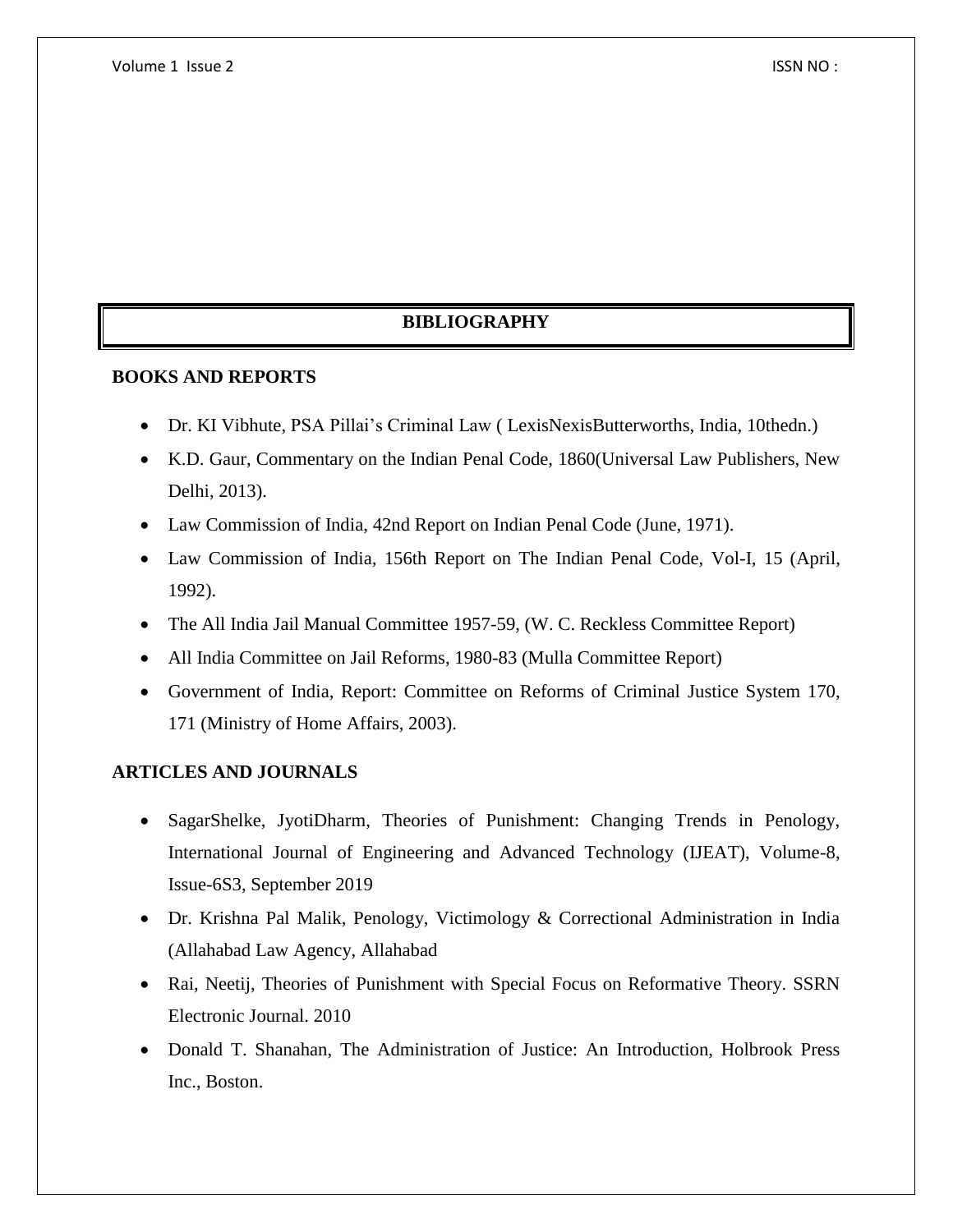- S.P. Singh Makkar, Correctional objectives of Prison: A Critique on Justice Krishna Iyer's Correctional Meditation‖ 39 PULR 143 1992
- Travis C. Pratt, Jacinta M. Gauet.al., Key Ideas in Criminology and Criminal Justice (Sage Publications. Inc., 2011), available at*:* - http://www.sagepub.com/upmdata/36811\_6.pdf
- Granja, Rafaela, Beyond prison walls: The experiences of prisoners' relatives and meanings associated with imprisonment, 9 Probation Journal (2016)

## **CASE LAWS**

- Rama Murthy v. State of Karnataka, (1997) 2 SCC 642
- HiralalMallick v. State of Bihar (1977)4 SCC 44:1977 SCC(Cri)538
- Rattan Lal v. State of Punjab AIR 1965 SC 444
- Musa Khan v. State of Maharashtra AIR 1976 SC 2566
- Bachan Singh v. State of Punjab (1980) 2 SCC 684
- Jagmohan v. State of U.P. (1973) 1 SCC 20

## **WEBSITES**

- http://news.bbc.co.uk/2/hi/south\_asia/women-jail-in-india8611631.stm
- http://ncrb.nic.in/StatPublications/PSI/Prison2015/Full/PSI-2015-%2018-11- 2016.pdf
- https://www.legalcrystal.com/act/51765/reformatory-schools-act-1897-complete-act
- http://www.legalserviceindia.com/legal/article-1030-brief-analysis-on-open-prisonsystem-in-india.html

## **NATIONAL DIGITAL LIBRARY**

- CameloBennet, John MacraeMoir, Karl Schaibl, C. J. (1965). History and Development of Reformative Theory. Retrieved from http://community.ebooklibrary.org/ accessed from National Digital Library on 31.01.2020
- L. H. Lodha (2007). Prison Reforms in India: development, Based on a Searching. Retrieved from http://community.ebooklibrary.org/ accessed from National Digital Library on 31.01.2020
- V. Shankar, Theories of Punishment: Administration in India, available at National Digital Library, http://nd.iitkgp.ac.in/document/MNW5MkC